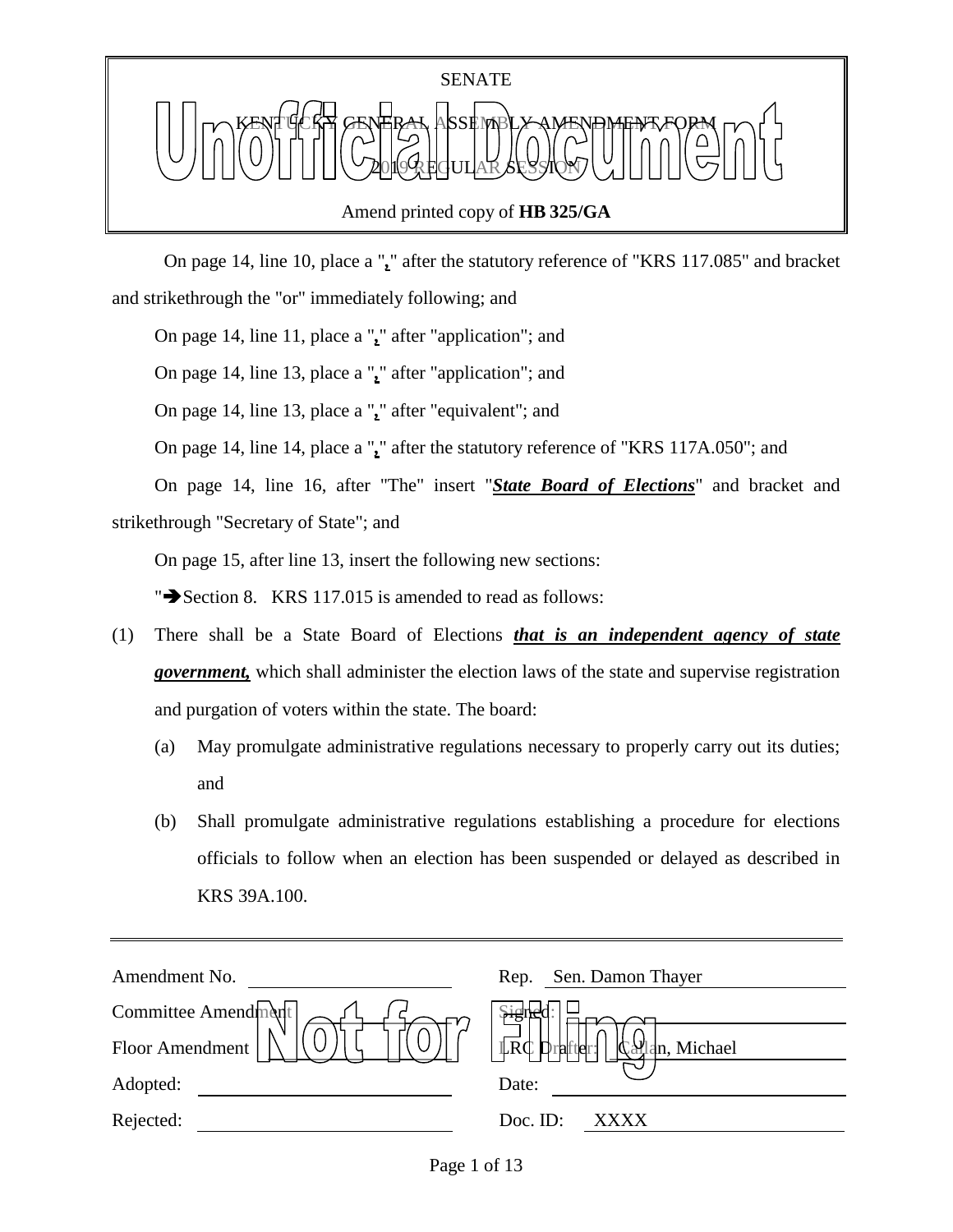

- (2) The board shall consist of the *following:*
	- *(a) The* Secretary of State*, who shall be an ex officio, nonvoting member, and who shall also serve as the chief election official for the Commonwealth*; [ and ]
	- *(b) Two (2) voting members appointed by the Governor as provided in subsection (6) of this section;*
	- *(c)* Six (6) *voting* members[ to be] appointed by the Governor as provided in *subsection (5) of* this *section; and*[subsection. The Secretary of State shall serve as the chairman of the state board and the chief election official for the Commonwealth]
	- *(d) An executive director appointed in accordance with Section 9 of this Act, who may vote only to break a tie regarding selection of the chair of the board.*
- *(3) A chair of the board, who is a then-current voting member of the board, shall be elected as chair of the board by a majority of the voting members who serve on the board. The chair shall preside at the meetings of the board and vote on matters before the board*.
- *(4)* The members shall serve for a term of four (4) years or until their successors are appointed. Members shall be at least twenty-five (25) years of age and qualified voters of this state. No appointed member shall be a candidate for public office  $or$ <sub>[,</sub>] have been a candidate for public office for two (2) years prior to his *or her* appointment*, except as provided in subsection (2)(b) of this section. No member of the board shall*[, or] have been convicted of any election law offense.
- *(5)* Two (2) members shall be appointed by the Governor from a separate list of at least five (5) names submitted by the state central executive committee of each of the two (2) political parties that polled the largest vote in the last preceding election for state officials. The list shall be submitted to the Governor by February 15 of 1992, and the appointments of the Governor shall be made by April 1 of the same year. Two (2) separate lists shall be submitted to the Governor by August 15 of 1990 and every four (4) years thereafter, and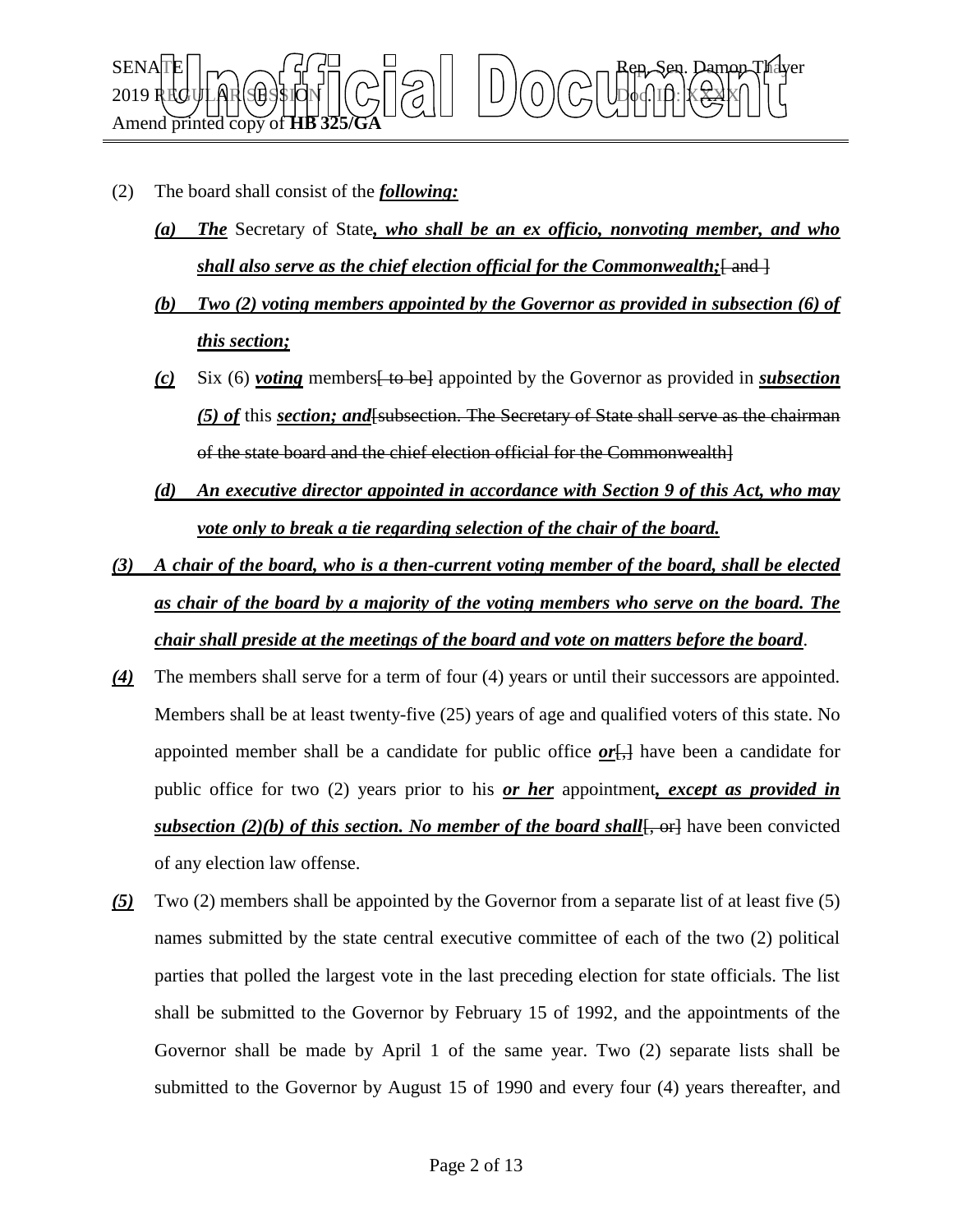

two (2) appointments shall be made from these lists by September 15 of each year in which the lists are received.

- *(6) Two (2) members shall be appointed by the governor from a separate list of at least four (4) names submitted by the Kentucky County Clerk's Association of each of the two (2) political parties that polled the largest vote in the last preceding regular election for state officials. Each of the two (2) members appointed under this subsection shall be former county clerks. The list required under this subsection shall be submitted to the Governor by July 15 of 2019 and every four (4) years thereafter. The appointments made by the Governor under this subsection shall be made by August 15 of 2019 and every four (4) years thereafter.*
- *(7)* Vacancies shall be filled in the same manner as provided for original appointments, and the person appointed to fill the vacancy shall be of the same political party as his *or her* predecessor.
- *(8)*[(3)] The board shall meet as often as necessary to carry out its duties and shall keep a record of its acts, orders, findings, and proceedings. A majority of the board shall constitute a quorum. The Secretary of State shall preside at the meetings and may vote.
- *(9)*[(4)] The members of the board shall be paid a reasonable sum to be fixed by the secretary of the Personnel Cabinet, with the approval of the secretary of the Finance and Administration Cabinet, and in addition, their expenses in attending board meetings. The compensation shall be paid out of the State Treasury upon requisition signed by the *chair*[chairman] of the board and approved by the secretary of the Finance and Administration Cabinet.

Section 9. KRS 117.025 is amended to read as follows:

(1) The State Board of Elections shall appoint an executive director, who shall be the chief administrative officer for the board. The board shall also appoint an assistant  $\left\{\right.$  to the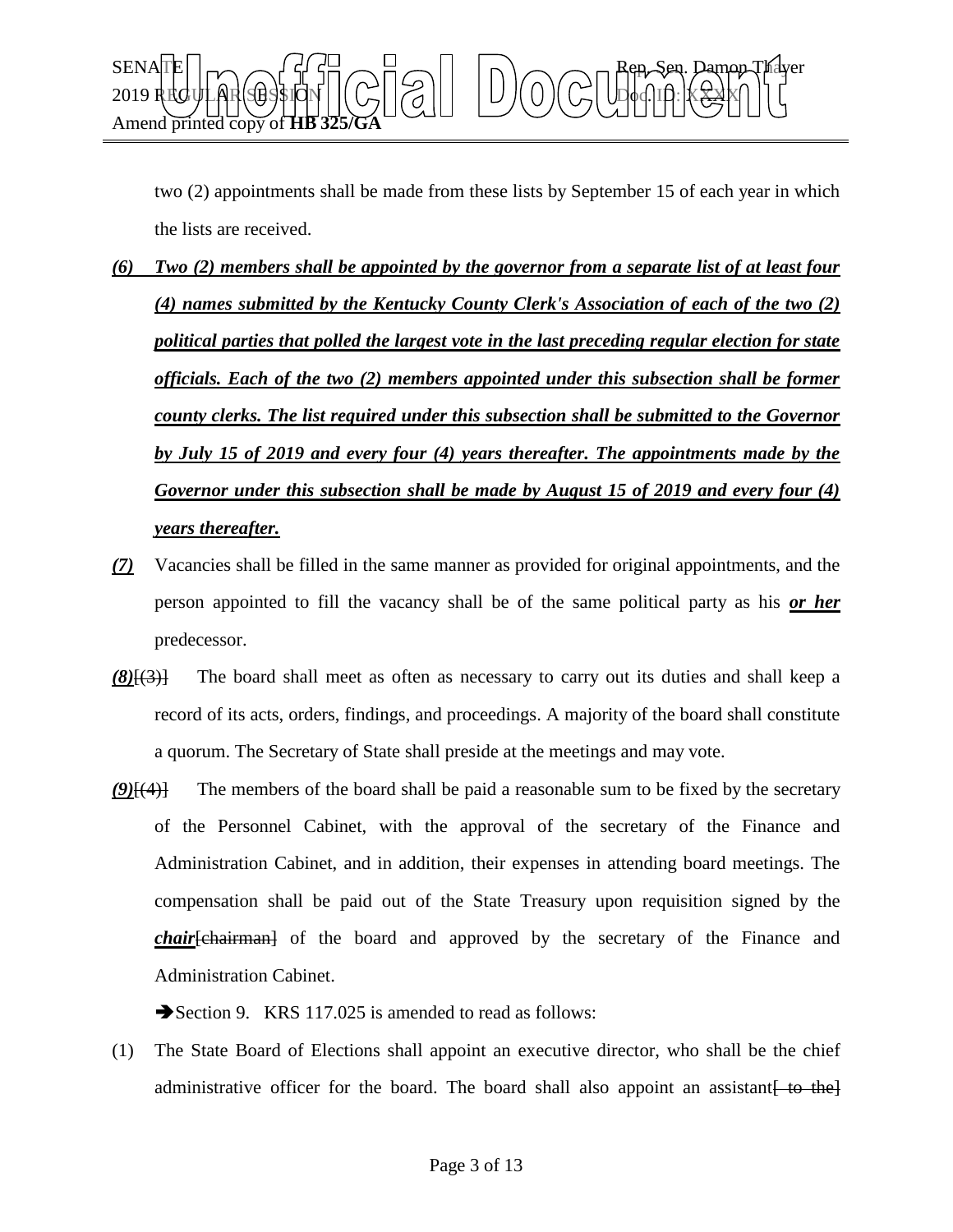

director, who shall be of a different political party than the director. The salaries of the director and *the*[his] assistant *director* shall be set by the board.

- (2) The State Board of Elections shall employ, on a bipartisan basis, a staff sufficient to carry out the duties assigned to the board, including legal counsel and a training officer to provide assistance to the county clerks and the county boards of elections in their training of precinct election officers.
- (3) The board shall:
	- (a) Maintain a complete roster of all qualified registered voters within the state by county and precinct*, and institute appropriate safeguards to ensure that there is no inappropriate use of the voter registration roster. State and local election officials, including the Secretary of State, employees of the Secretary, and members of the State Board of Elections and their staff, shall only use the voter registration roster for purposes relevant to their prescribed duties of election administration. The Secretary of State, and two (2) employees of the Secretary, who may be designated by the Secretary with explicit written authority and notification to the board, shall have electronic access to the information contained within the voter registration roster, but shall not correct, alter, or delete information from the voter registration roster, unless having obtained prior approval by a majority of the voting members of the board*;
	- (b) For each primary election, furnish each county clerk with a master list of all registered voters in the county, together with three (3) signature rosters of all registered voters in each precinct of the county according to party affiliation, and two (2) lists of all registered voters in each precinct of the county at least five (5) days prior to each primary [election];
	- (c) For each regular election, furnish each county clerk with a master list of all registered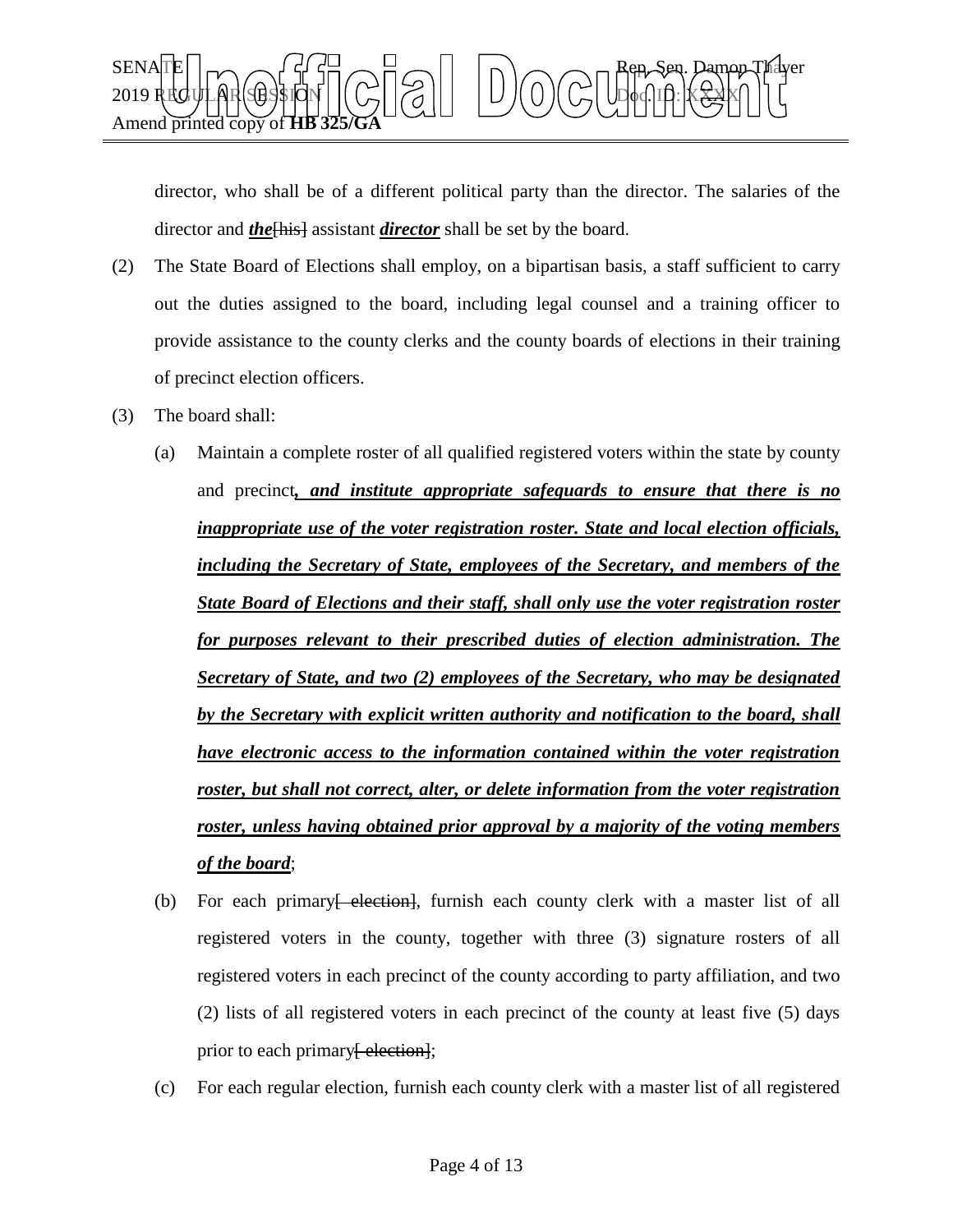

voters in the county, together with one (1) signature roster of all registered voters in each precinct of the county on which each voter's party affiliation is identified, and two (2) lists of all registered voters in each precinct of the county at least five (5) days prior to each regular election;

- (d) Maintain all information furnished to the board relating to the inclusion or deletion of names from the rosters for four  $(4)$  years;
- (e) Furnish, at a reasonable price, the state central executive committee of each political party qualifying under KRS 118.015 monthly data of all additions, deletions and changes of registration in each precinct of each county and the state central executive committee shall furnish a county listing to each of the county executive committees of each political party;
- (f) Purchase, lease or contract for the use of equipment necessary to properly carry out its duties under the provisions of this chapter and KRS Chapters 116 and 118;
- (g) Secure information from any source which may assist the board in carrying out the purposes of this section;
- (h) Furnish at a reasonable price any and all precinct lists to duly qualified candidates, political party committees or officials thereof, or any committee that advocates or opposes an amendment or public question. The State Board of Elections may also furnish the precinct lists to other persons at the board's discretion, at a reasonable price *to be determined by the board*. The board shall not furnish precinct lists to persons who intend to use the lists for commercial use*; and*

## *(i) Be responsible for oversight of board personnel, including hiring, investigations, disciplinary actions, promotions, and other like actions subject to KRS Chapter 18A*.

Section 10. KRS 117.995 is amended to read as follows: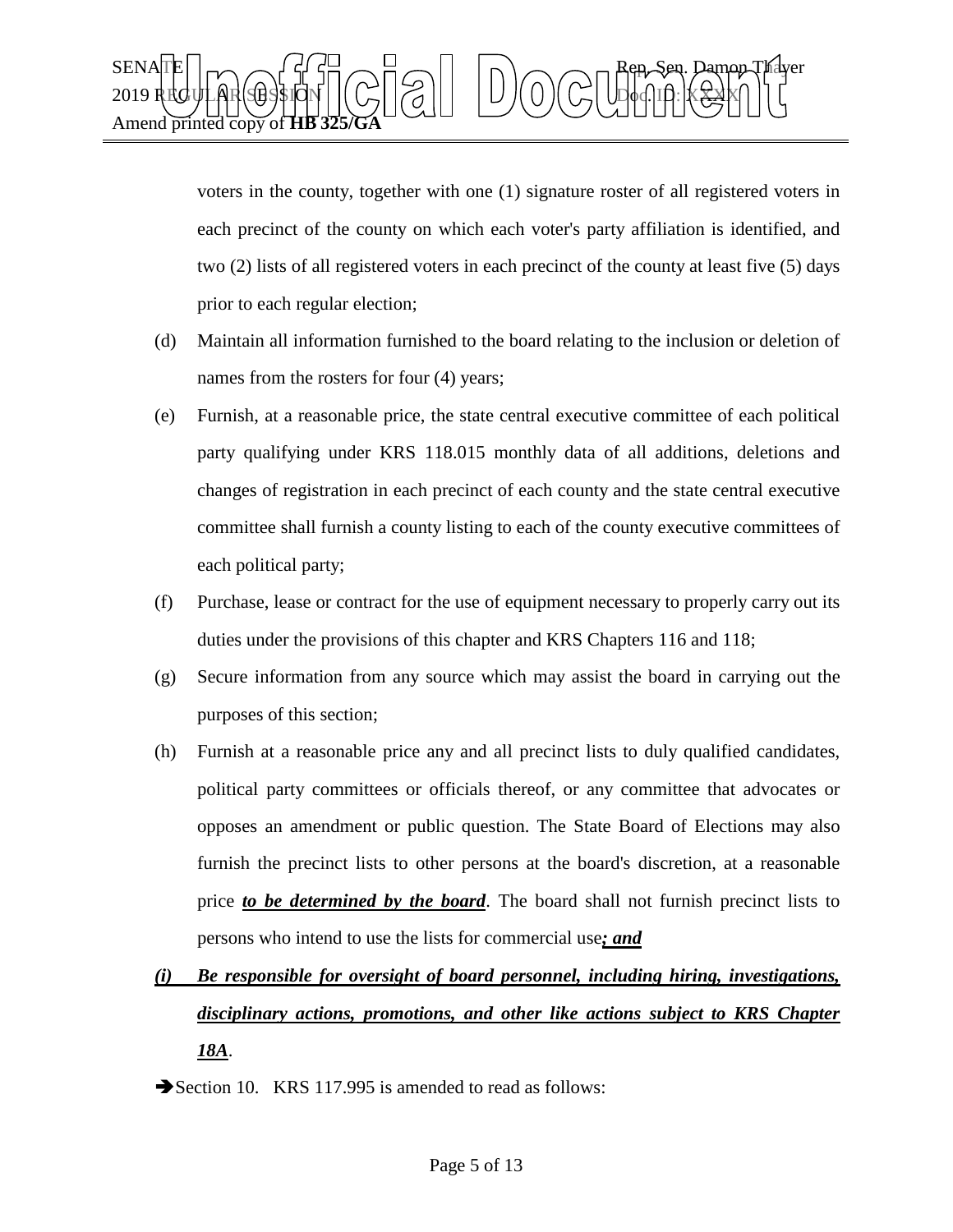

- (1) Any person appointed to serve as an election officer but who shall knowingly and willfully fail to serve and who is not excused by the county board of elections for the reasons specified in this chapter shall be guilty of a violation and shall be ineligible to serve as an election officer for a period of five (5) years.
- (2) Any county clerk or member of the county board of elections who knowingly and willfully violates any of the provisions of this chapter, including furnishing applications for absentee ballots to persons other than those specified by the provisions of this chapter and failure to type the name of the voter on the application form as required by the provisions of this chapter, shall be guilty of a Class D felony.
- (3) Any officer who willfully fails to prepare or furnish ballot labels or absentee ballots or fails to allow a qualified voter to cast his or her vote on the machine as required of the voter by this chapter shall be guilty of a Class A misdemeanor.
- (4) Any election officer who knowingly and willfully violates any of the provisions of this chapter, including failure to enforce the prohibition against electioneering established by KRS 117.235, shall be guilty of a Class A misdemeanor for the first offense and a Class D felony for each subsequent offense.
- (5) Any person who signs a name other than his or her own on an application for an absentee ballot or on the verification form for the ballot or on an emergency absentee ballot affidavit, or any person who votes an absentee ballot other than the one issued in his or her name, or any person who applies for the ballot for the use of anyone other than himself or herself or the person designated by the provisions of this chapter, or any person who makes a false statement on an application for an absentee ballot or on an emergency absentee ballot affidavit shall be guilty of a Class D felony.
- (6) Any person who violates any provision of KRS 117.235 or 117.236 related to prohibited activities during absentee voting or on election day, after he or she has been duly notified of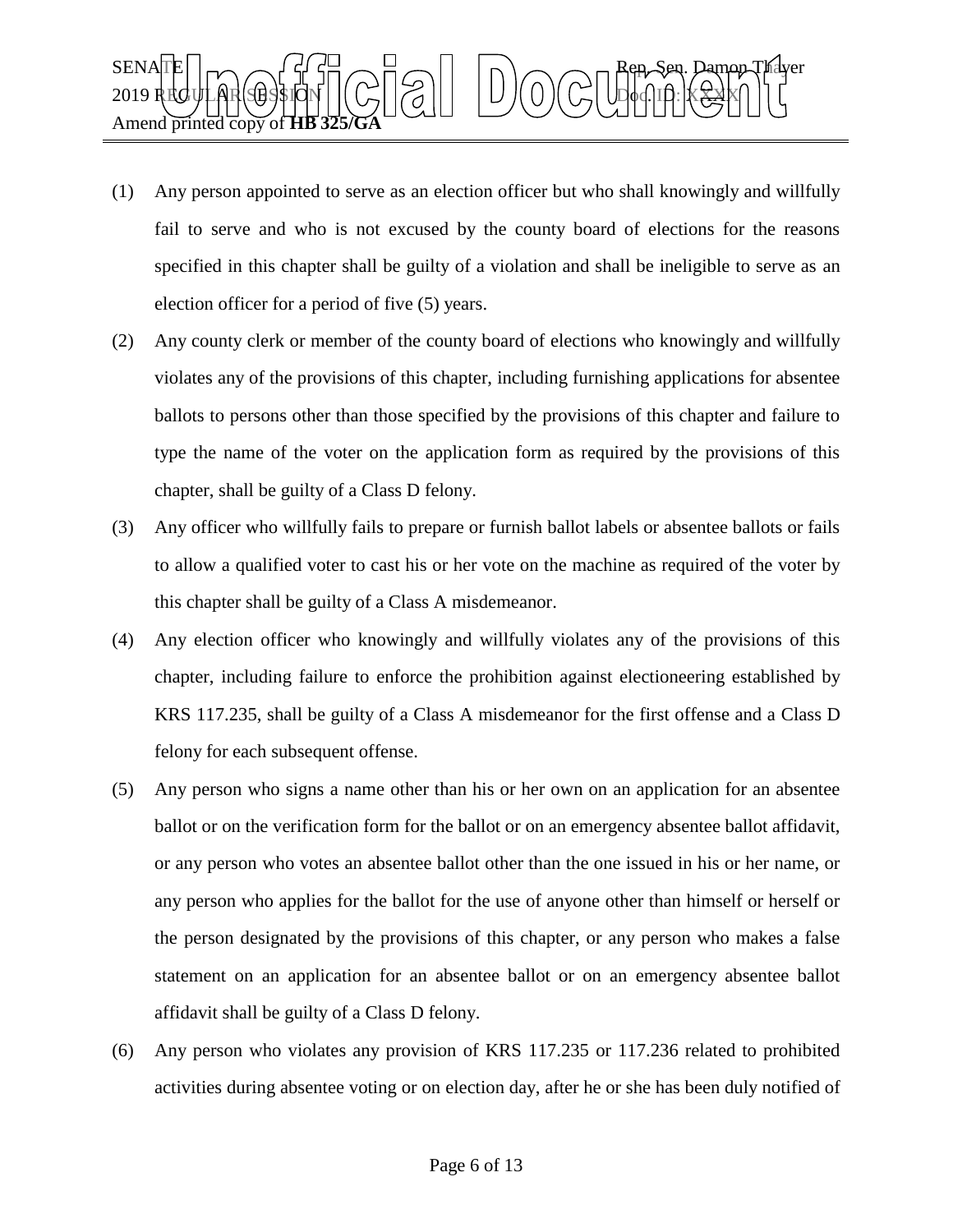

the provisions by any precinct election officer, county clerk, deputy county clerk, or other law enforcement official, shall, for each offense, be guilty of a Class A misdemeanor.

- (7) Any person who knowingly and willfully prepares or assists in the preparation of an inaccurate or incomplete voter assistance form or fails to complete a voter assistance form when required shall be guilty of a Class A misdemeanor for the first offense and a Class D felony for each subsequent offense; however, if a voter has been permanently certified as requiring voting assistance, there shall be no offense for the failure of the voter to complete the form.
- (8) The members of a county board of elections that fails to provide the training to precinct election officers required by KRS 117.187(2) shall be subject to removal by the State Board of Elections.
- *(9) Any local or state election official, including the Secretary of State, employees of the Secretary, and members of the State Board of Elections and their staff, who knowingly and willfully uses the voter registration roster in violation of subsection (3)(a) of Section 9 of this Act, shall, for each offense, be guilty of a Class A misdemeanor.*

Section 11. KRS 117A.010 is amended to read as follows:

As used in this chapter, unless the context otherwise requires:

- (1) "Covered voter" means:
	- (a) A uniformed-service voter or an overseas voter who is registered to vote in the Commonwealth of Kentucky;
	- (b) A uniformed-service voter defined in subsection (9)(a) of this section whose voting residence is in the Commonwealth of Kentucky and who otherwise satisfies the Commonwealth of Kentucky's voter eligibility requirements;
	- (c) An overseas voter who, before leaving the United States, was last eligible to vote in the Commonwealth of Kentucky and, except for his or her absence from the state,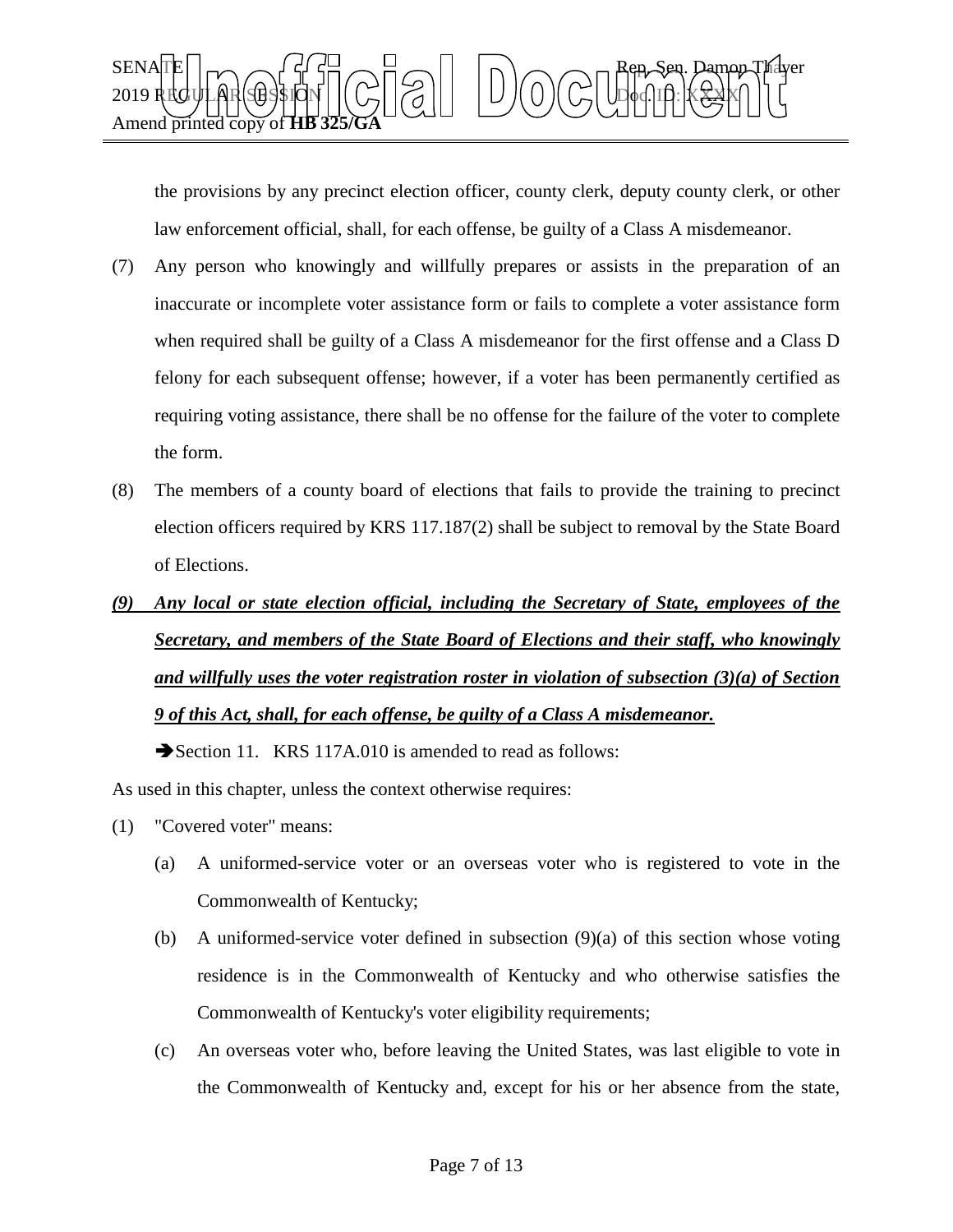

otherwise satisfies the Commonwealth of Kentucky's voter eligibility requirements;

- (d) An overseas voter who, before leaving the United States, would have been last eligible to vote in the Commonwealth of Kentucky had the voter then been of voting age and, except for his or her absence from the state, otherwise satisfies the Commonwealth of Kentucky's voter eligibility requirements; or
- (e) An overseas voter who was born outside the United States, is not described in paragraph (c) or (d) of this subsection, and, except for his or her absence from the state, otherwise satisfies the Commonwealth of Kentucky's voter eligibility requirements, if:
	- 1. The last place where a parent or legal guardian of the voter was, or under this chapter would have been, eligible to vote before leaving the United States is within the Commonwealth of Kentucky; and
	- 2. The voter has not previously registered to vote in any other state;
- (2) "Dependent" means an individual recognized as a dependent by a uniformed service;
- (3) "Federal postcard application" means the application prescribed under *the Registration and Voting by Absent Uniformed Services Voters and Overseas Voters in Elections for Federal Office Act, 52 U.S.C. secs. 20301 to 20311*[Section 101(b)(2) of the Uniformed and Overseas Citizens Absentee Voting Act, 42 U.S.C. sec. 1973ff(b)(2)];
- (4) "Federal write-in absentee ballot" means the ballot described in *the Registration and Voting by Absent Uniformed Services Voters and Overseas Voters in Elections for Federal Office Act, 52 U.S.C. secs. 20301 to 20311*[Section 103 of the Uniformed and Overseas Citizens Absentee Voting Act, 42 U.S.C. sec. 1973ff-2];
- (5) "Military-overseas ballot" means:
	- (a) A federal write-in absentee ballot;
	- (b) A ballot specifically prepared or distributed for use by a covered voter in accordance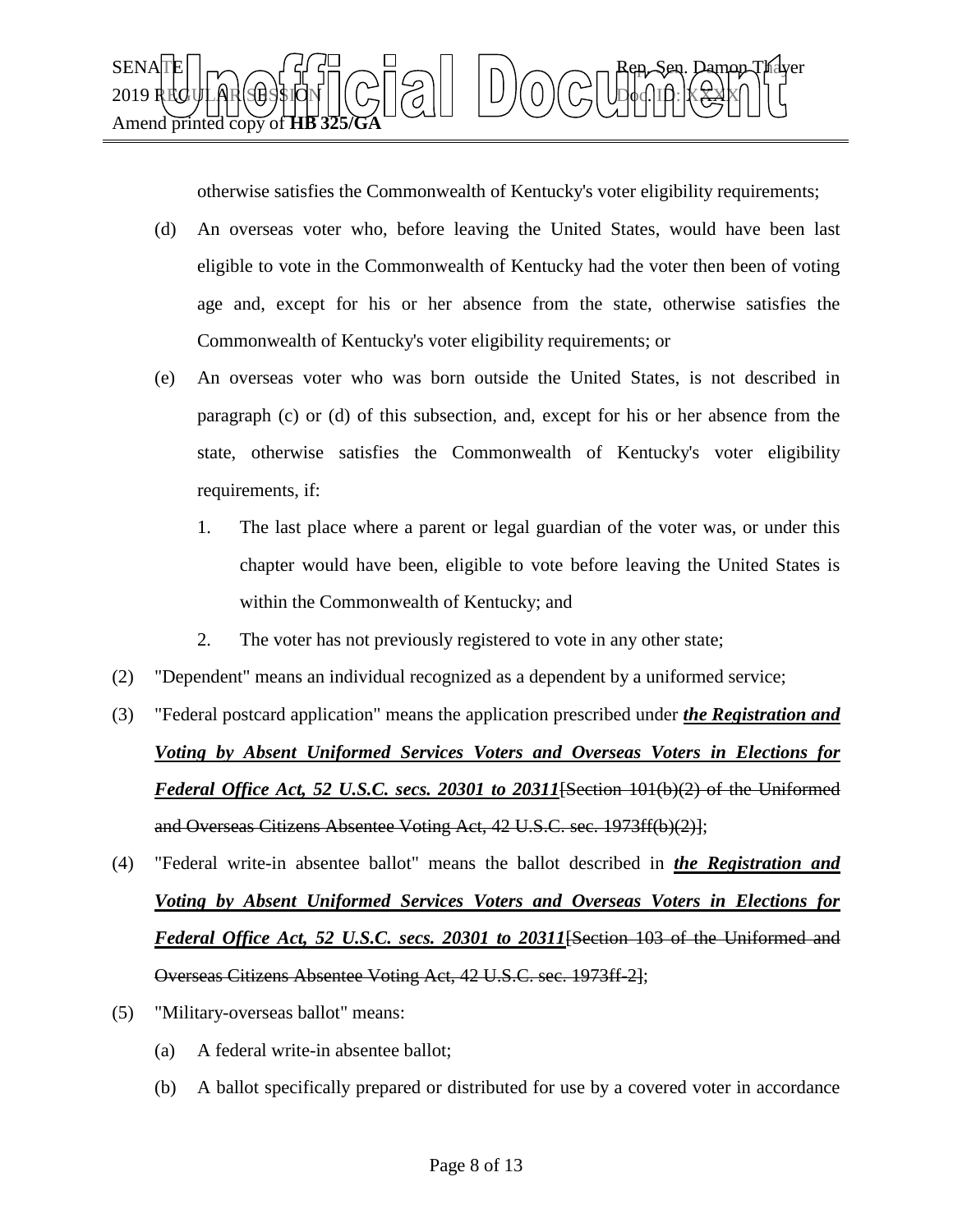

with this chapter; or

- (c) A ballot cast by a covered voter in accordance with this chapter;
- (6) "Overseas voter" means a United States citizen who is outside the United States;
- (7) "State" means a state of the United States, the District of Columbia, Puerto Rico, the United States Virgin Islands, or any territory or insular possession subject to the jurisdiction of the United States;
- (8) "Uniformed service" means:
	- (a) Active and reserve components of the Army, Navy, Air Force, Marine Corps, or Coast Guard of the United States;
	- (b) The Merchant Marine, the commissioned corps of the Public Health Service, or the commissioned corps of the National Oceanic and Atmospheric Administration of the United States; or
	- (c) The National Guard and state militia;
- (9) "Uniformed-service voter" means an individual who is qualified to vote and is:
	- (a) A member of the active or reserve components of the Army, Navy, Air Force, Marine Corps, or Coast Guard of the United States who is on active duty;
	- (b) A member of the Merchant Marine, the commissioned corps of the Public Health Service, or the commissioned corps of the National Oceanic and Atmospheric Administration of the United States;
	- (c) A member on activated status of the National Guard or state militia; or
	- (d) A spouse or dependent of a member referred to in this subsection; and
- (10) "United States," used in the territorial sense, means the several states, the District of Columbia, Puerto Rico, the United States Virgin Islands, and any territory or insular possession subject to the jurisdiction of the United States.
	- Section 12. KRS 117A.030 is amended to read as follows: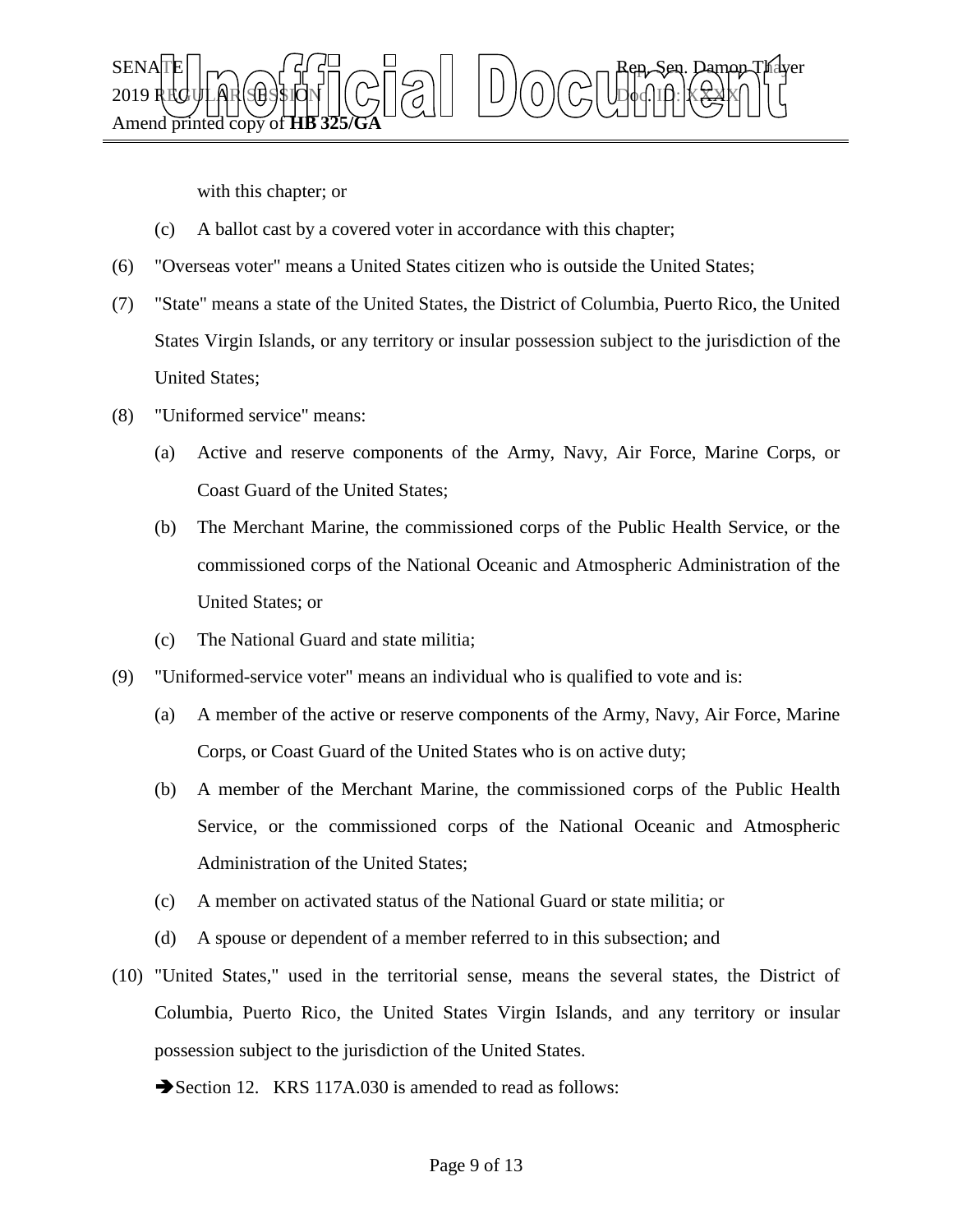

- (1) The *State Board of Elections is*[Secretary of State is the state official] responsible for implementing this chapter and the Commonwealth of Kentucky's responsibilities under the *the Registration and Voting by Absent Uniformed Services Voters and Overseas Voters in Elections for Federal Office Act, 52 U.S.C. secs. 20301 to 20311* <del>[Uniformed and</del> Overseas Citizens Absentee Voting Act, 42 U.S.C. secs. 1973ff et seq].
- (2) The *State Board of Elections shall have the authority to promulgate*[Secretary of State may delegate to the State Board of Elections responsibilities under this chapter, including but not limited to the promulgation of administrative regulations necessary to implement this chapter.
- (3) The *State Board of Elections*[Secretary of State] shall make available to covered voters information regarding voter registration procedures for covered voters and procedures for casting military-overseas ballots.
- (4) The *State Board of Elections*[Secretary of State] shall establish an electronic transmission system through which a covered voter may apply for and receive voter registration materials, military-overseas ballots, and other information authorized under this chapter.
- (5) The *State Board of Elections*[Secretary of State] shall:
	- (a) Develop standardized absentee-voting materials, including privacy and transmission envelopes and their electronic equivalents, authentication materials, and voting instructions, to be used with the military-overseas ballot of a voter authorized to vote in any jurisdiction in the Commonwealth of Kentucky; and
	- (b) To the extent reasonably possible, coordinate with other states to carry out this section.
- (6) The *State Board of Elections*[Secretary of State] shall prescribe the form and content of a declaration for use by a covered voter to swear or affirm specific representations pertaining to the voter's identity, eligibility to vote, status as a covered voter, and timely and proper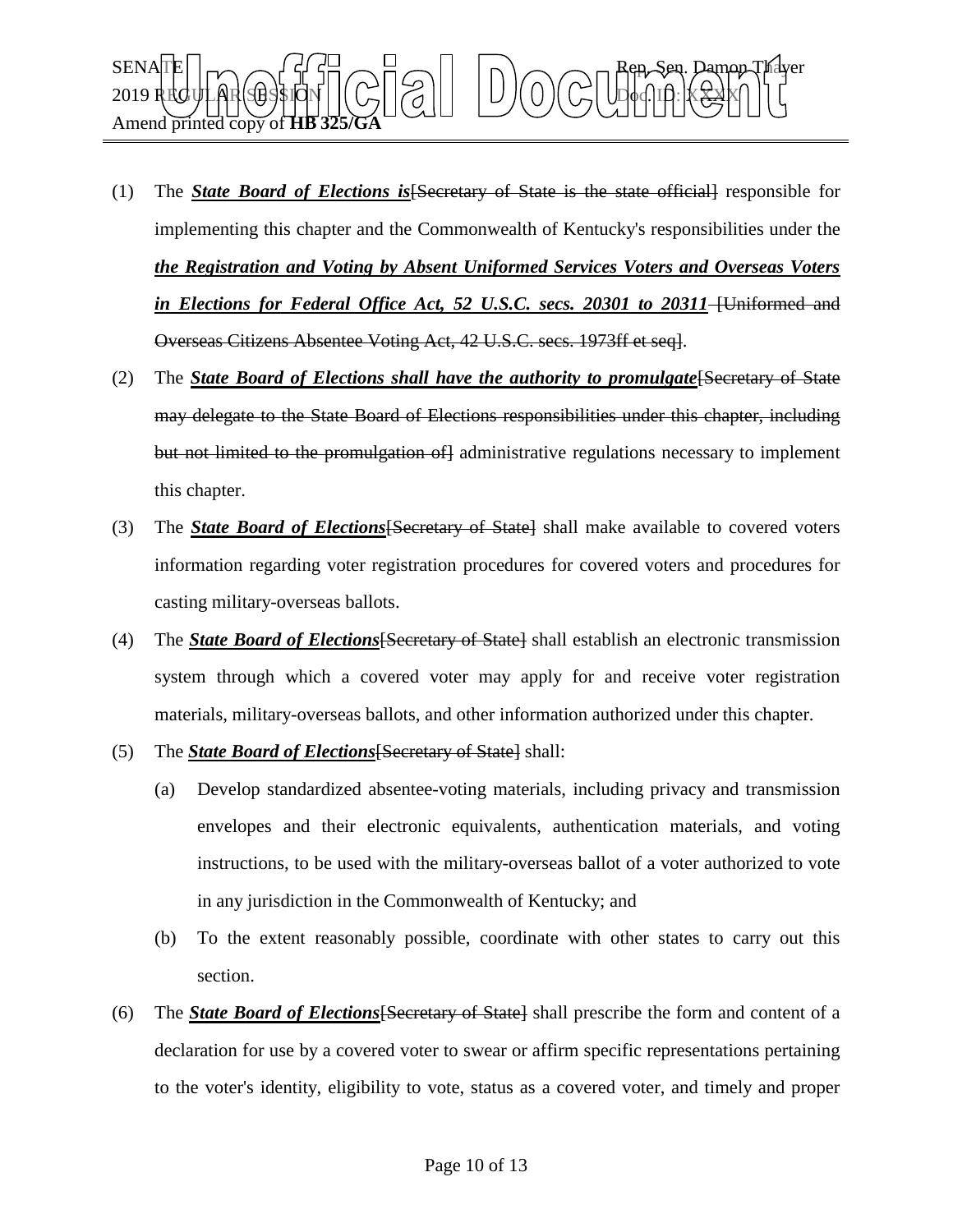

completion of a military-overseas ballot. The declaration shall be based on the declaration prescribed to accompany a federal write-in absentee ballot, as modified to be consistent with this chapter. The *State Board of Elections* [Secretary of State] shall ensure that a form for the execution of the declaration, including an indication of the date of execution of the declaration, is a prominent part of all balloting materials for which the declaration is required.

Section 13. KRS 117A.040 is amended to read as follows:

- (1) In registering to vote, an overseas voter who is eligible to vote in the Commonwealth of Kentucky shall use and shall be assigned to the voting precinct of the address of the last place of residence of the voter in the Commonwealth of Kentucky, or, in the case of a voter described by KRS  $117A.010(1)(e)$ , the address of the last place of residence in the Commonwealth of Kentucky of the parent or legal guardian of the voter. If that address is no longer a recognized residential address, the voter shall be assigned an address for voting purposes.
- (2) The *State Board of Elections*[Secretary of State] shall promulgate administrative regulations covering the procedures for assigning an address for voting purposes for an overseas voter whose last place of residence is no longer a recognized residential address, provided that any regulations promulgated under this section shall specify that the overseas voter's assigned address shall be located in the same voting precinct as the overseas voter's last place of residence would have been located if the address were still a recognized residential address.

Section 14. KRS 117A.050 is amended to read as follows:

- (1) To apply to register to vote, in addition to any other approved method, a covered voter may use a federal postcard application, or the application's electronic equivalent.
- (2) A covered voter may use the declaration accompanying a federal write-in absentee ballot to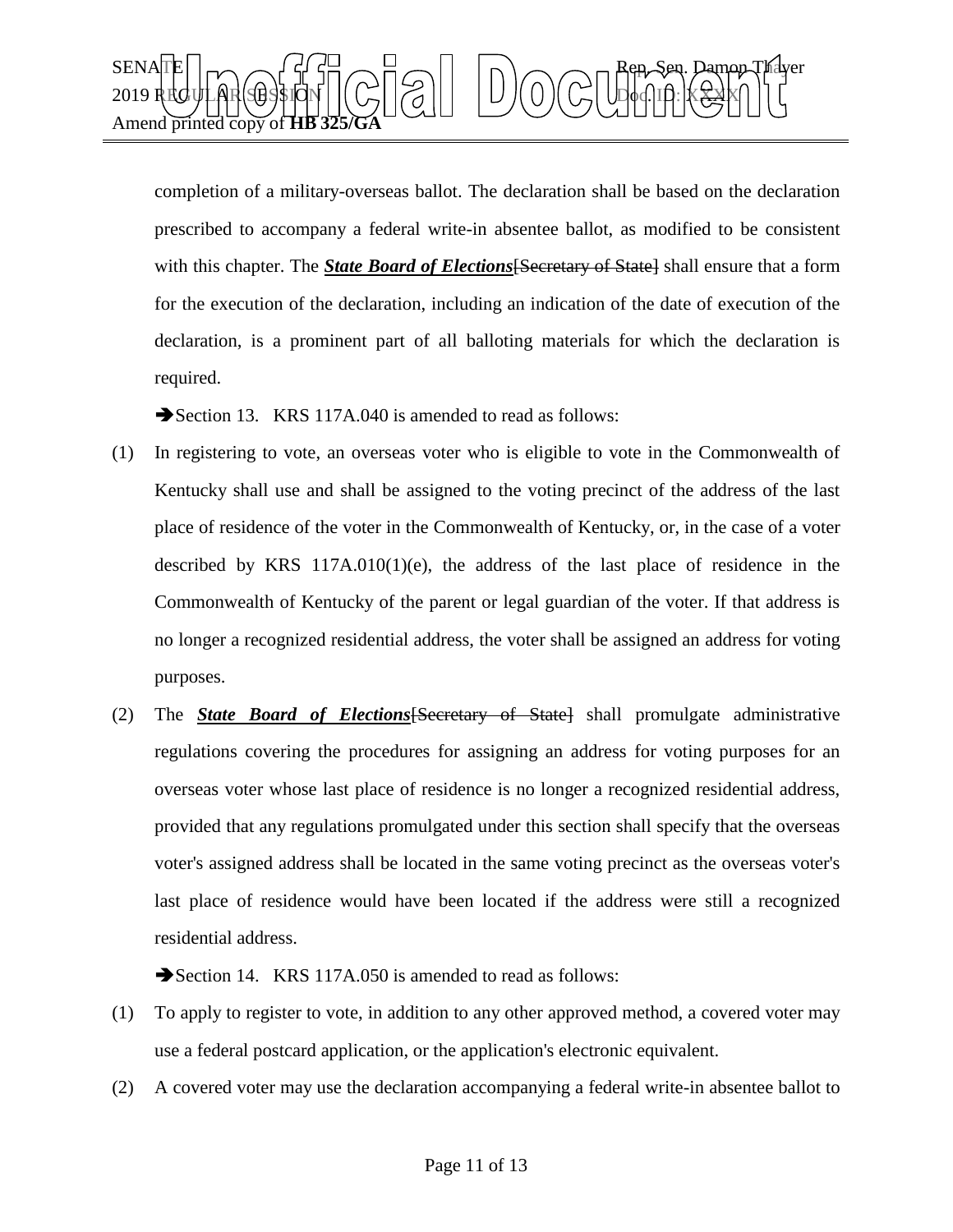

apply to register to vote simultaneously with the submission of the federal write-in absentee ballot, if the declaration is received during the period registration is open under KRS 116.045. If the declaration is received after the last day of registration under KRS 116.045, it shall be treated as an application to register to vote for subsequent elections.

(3) The *State Board of Elections*[Secretary of State] shall ensure that the electronic transmission system described in KRS 117A.030(4) is capable of accepting both a federal postcard application and any other approved electronic registration application sent to the appropriate election official. The voter may use the electronic transmission system or any other approved method to register to vote.

Section 15. KRS 117A.130 is amended to read as follows:

The *State Board of Elections* [Secretary of State], in coordination with local election officials, shall implement an electronic free-access system by which a covered voter may determine by telephone, electronic mail, or Internet whether:

- (1) The voter's federal postcard application or other registration or military-overseas ballot application has been received and accepted; and
- (2) The voter's military-overseas ballot has been received. Section 16. KRS 117A.150 is amended to read as follows:
- (1) At least fifty (50) days before a regularly scheduled election and forty-five (45) days before an election not regularly scheduled, an official in each jurisdiction charged with printing and distributing ballots and balloting material shall make available a sample ballot that includes all of the ballot measures and federal, state, and local offices provided in KRS 117A.020 that will be on the ballot on the date of the election, and shall provide an electronic copy of the sample ballot to the Secretary of State *and to the State Board of Elections*.
- (2) The *State Board of Elections,* Secretary of State*,* and any local election jurisdiction that